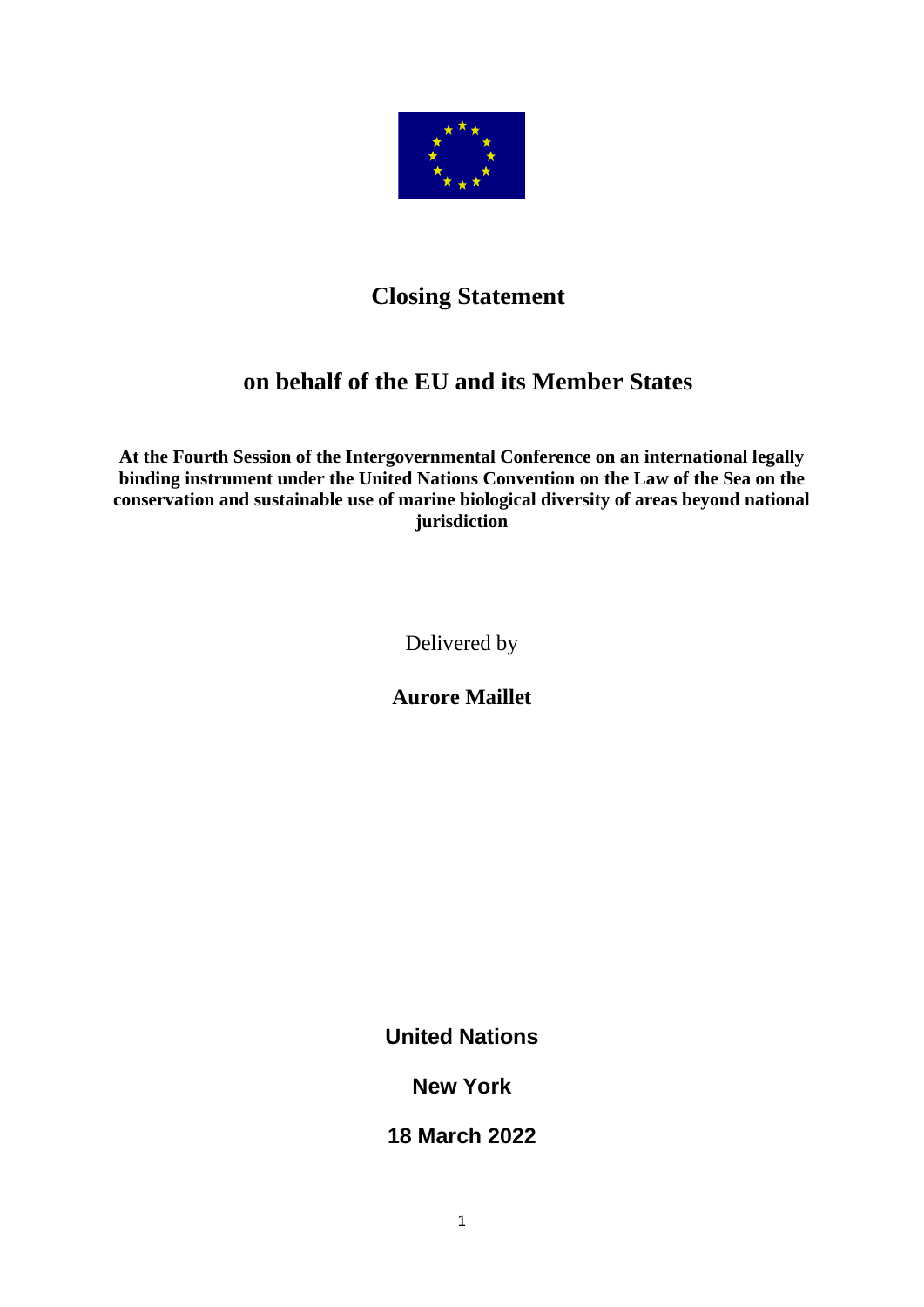Madam President,

On behalf of the EU and its Member States, I wish to thank you for a very constructive fourth session of the Intergovernmental Conference (IGC) on BBNJ. After two years of interruption, due to the COVID-19 pandemic, we are delighted to be back in New York in person under your able guidance, for these crucial negotiations. Our thanks are also due to the facilitators for successfully guiding the discussions and to DOALOS, for the seamless organisation and work over the past two weeks.

Last but not least, I would like to thank all delegations for the very fruitful exchanges. After a two-year period of virtual exchanges, delegations have shown willingness in bridging positions to achieve common grounds on different aspects.

Like you, we are of the view that our differences are not insurmountable and that a deal is in sight, this year in 2022.

[Capacity building and transfer of marine technology]

We are committed to putting in place an effective and reliable mechanism for capacity building and the transfer of marine technology. While we do not strongly support an increase in the level of detail of the agreement, we have indicated our flexibility to constructively consider some more elaborate provisions if this would reassure some delegations and allow for a breakthrough. We have also proposed elements for a funding mechanism that, we believe, could offer certain

2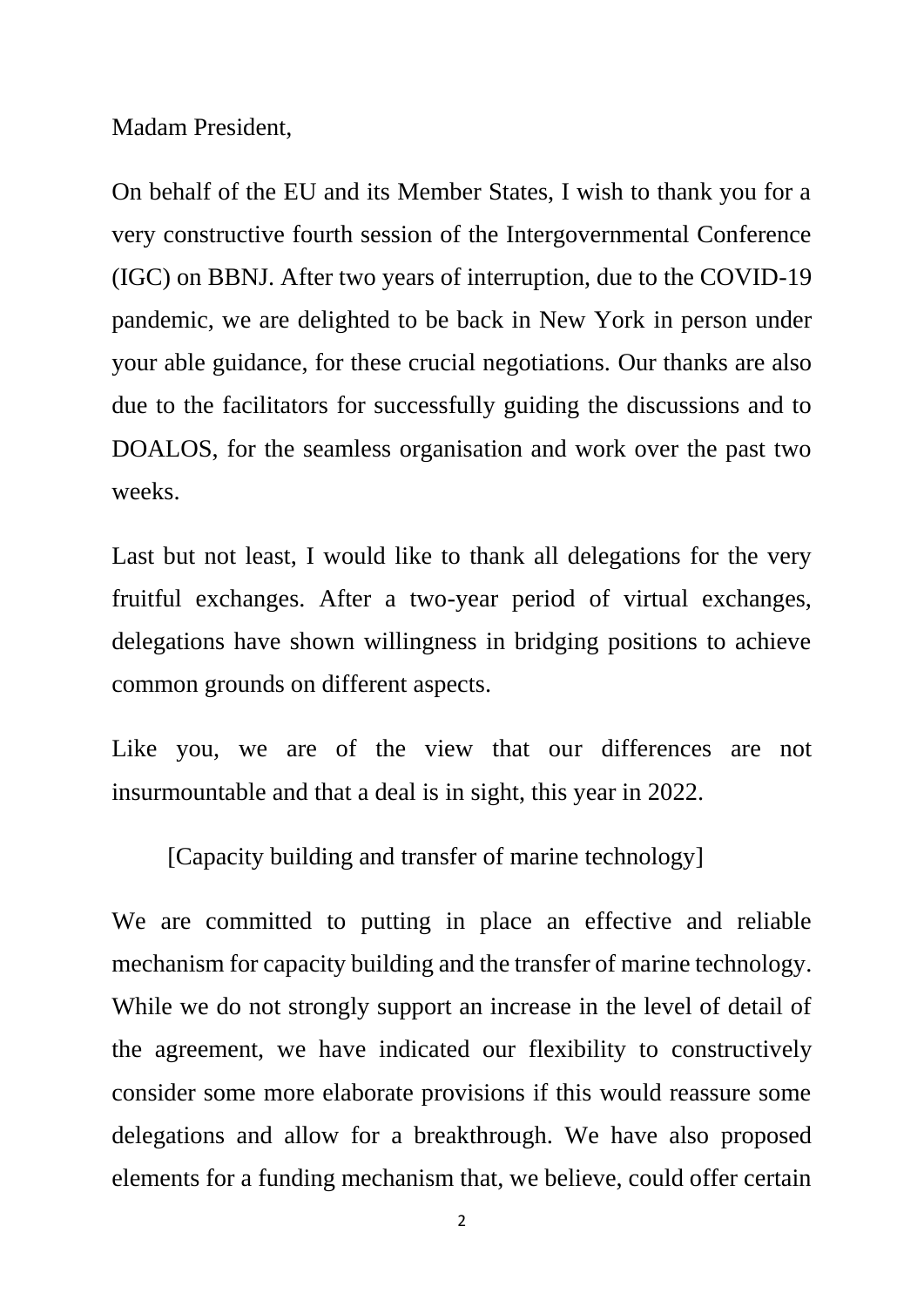assurances regarding the availability of funding for upgrading developing countries capacities under the future agreement. Additionally, together with Norway we have submitted a proposal for a dedicated capacity building body under the agreement.

[Marine genetic resources and the fair and equitable share of benefits]

The EU and its Member States have tabled a text proposal enabling the Conference of the Parties (CoP) to set a clear process for relevant financial contributions on monetary benefits, to ensure a fair and equitable sharing of benefits arising from the utilisation of MGR of ABNJ, upon commercialisation of products. Based on this proposal we engaged very actively with all groups and delegations to identify common elements, and to propose concrete solutions to reach a common ground. We trust our collective efforts and we will do our best to submit to the Chair a common approach on this issue.

[Area based management tools]

We believe that a key added-value of the BBNJ is the establishment of ABMTs and MPAs in the high seas and we are satisfied to see that there is broad support for giving the COP the powers to take decisions in that regard. It will be important to have a clear process set out in the ABMT chapter in order to ensure practicable implementation, enhanced cooperation and reach the objective of having a global network of MPAs. In this context, we would like to thank all the delegations that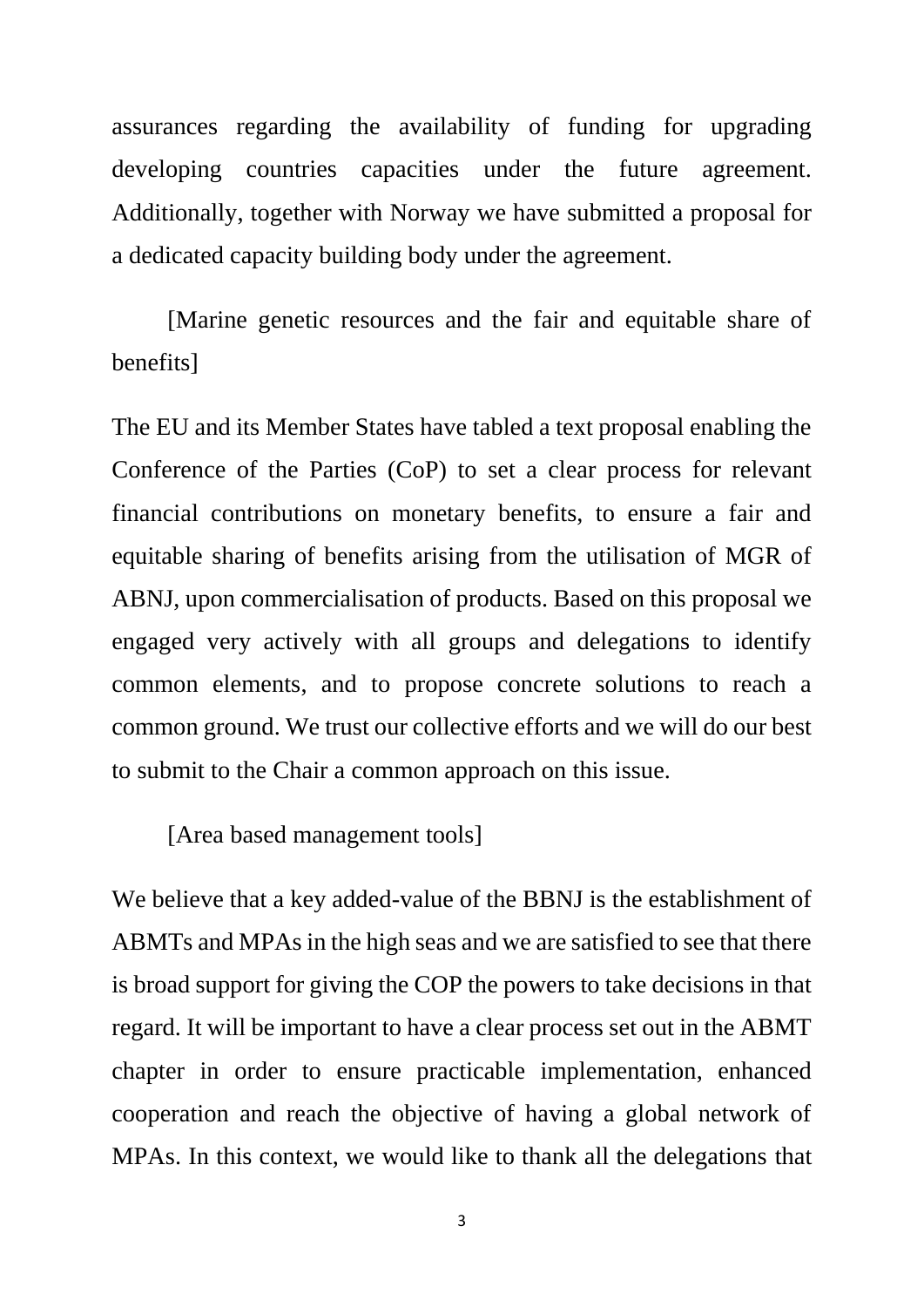took part in the informal working group led by the EU and its Member States and the United Kingdom for their constructive participation in the joint effort of streamlining the ABMT chapter.

#### [Environmental impact assessment]

We are pleased with the progress we have made in the EIA part. The EU and its Member States have submitted new proposals and hope that these will enable us to make further progress on open issues. These include a trigger for the conduct of EIAs, the issue of internationalisation, the relationship with other IFBs, and the inclusion of SEAs. On these and other issues, we have expressed clear and constructive positions. Additionally, we are engaged in efforts to streamline the text and are keen to take this forward with other delegations.

### [General and cross-cutting issues]

We have to continue to strive to achieve a strong institutional framework, which matches our ambitions regarding the conservation of the marine biological resources beyond national jurisdiction. We believe we have made some good progress in this sense. In particular, the EU and its MS wish to reiterate our view that a self-standing dedicated Secretariat will be essential in order for this agreement to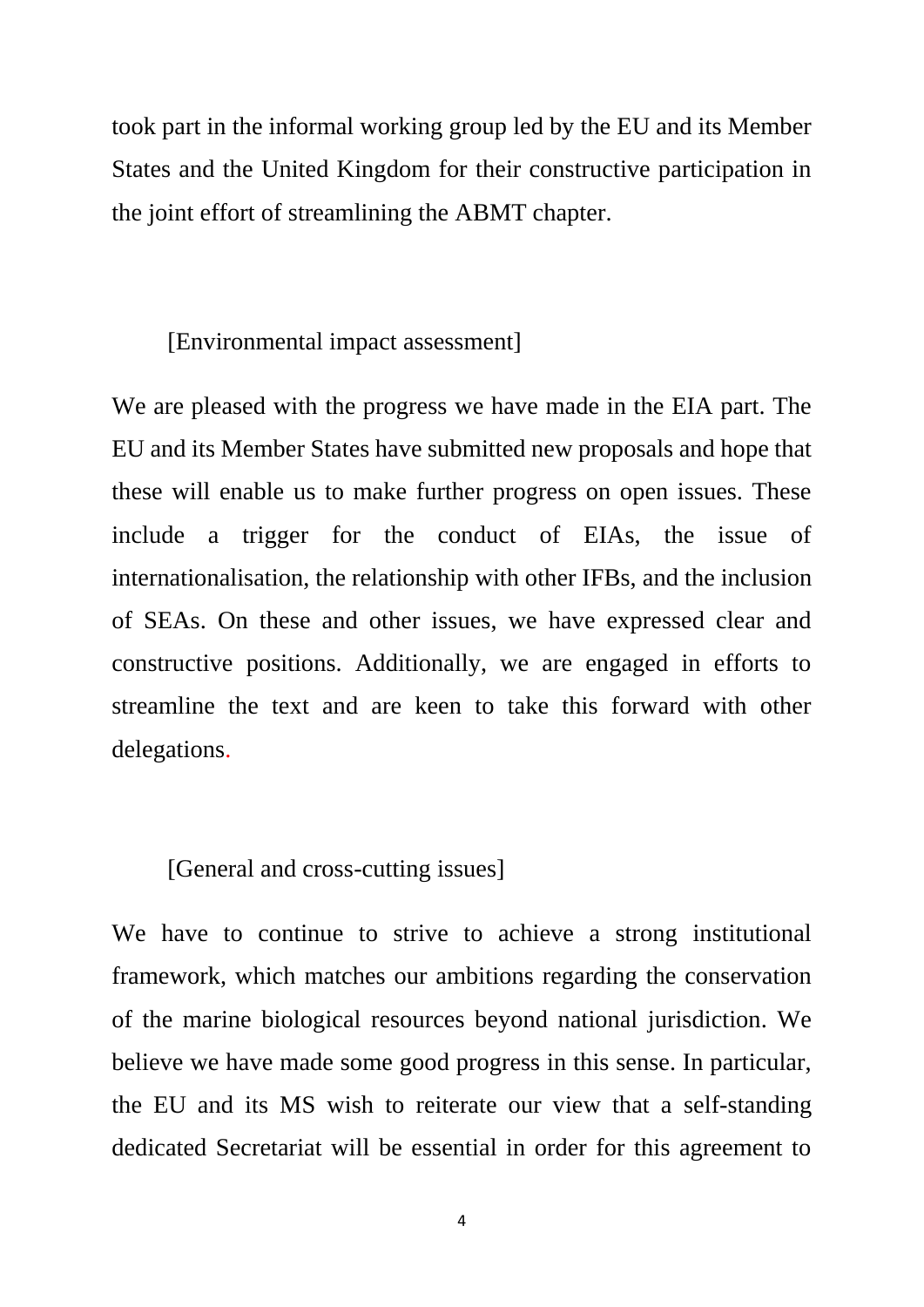fulfil its full ambition. On funding we have emphasised the importance of a specific reference to the GEF as part of the Financial Mechanism so we can set in motion the process of dialogue between the BBNJ IGC and the GEF. We have also tabled a set of REIO clauses that would enable the participation of the Union in the BBNJ Agreement.

We are still considering the issue of the application including nonapplication, of the Agreement, in particular the MGR part, to State owned or operated vessels. We are working together with others to come to a common understanding on this and we will come back to this issue at IGC 5.

We have noted good progress during this fourth session on many of the different topics described above. However, in order to make further progress on key issues, where divergent views exist, and reach an ambitious BBNJ Agreement in 2022, we will need to continue our work ahead of a fifth and final session of the Intergovernmental Conference on BBNJ. In this respect, let me assure you that the EU and its Member States are fully prepared to use the intersessional period in an effective manner before the next and final session to advance our work together with the other delegations, possibly with the support of facilitators.

#### Madam President,

We would like to highlight once again the absolute urgency of the work that we are undertaking and cannot emphasise enough the importance in bringing these negotiations to a successful conclusion in 2022, the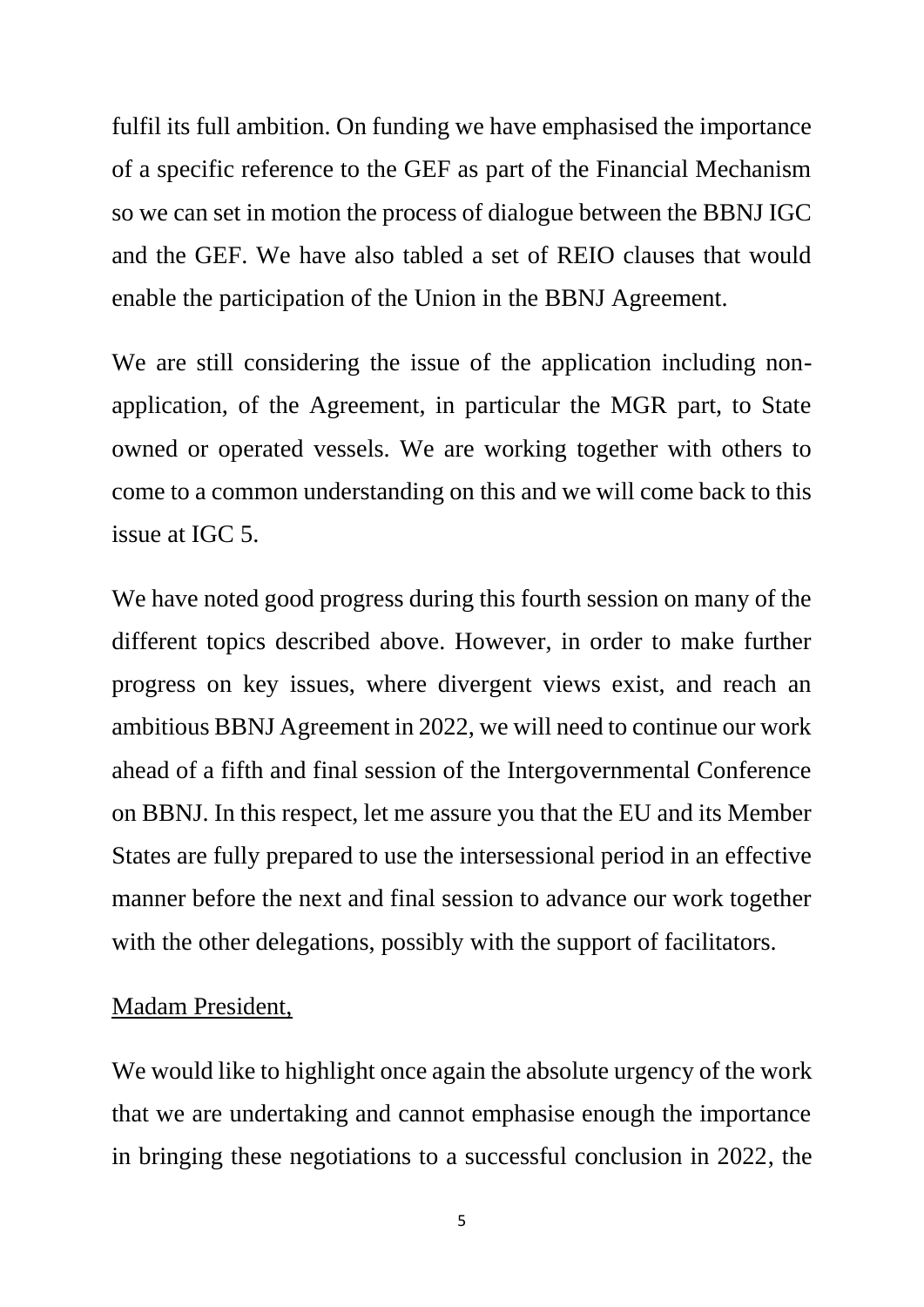year of the 40<sup>th</sup> Anniversary of UNCLOS, which sets out the legal framework within which all activities in the oceans and seas must be carried out.

The 2019 Special Report of the IPCC report on "The Ocean and Cryosphere in Changing Climate" highlights the ever increasing, multidimensional challenges being faced by existing ocean governance structures and draws the attention on the need to further develop collaborative structures and mechanisms for the governance of the areas beyond national jurisdiction.<sup>1</sup>

With only around 1% of areas beyond national jurisdiction being protected and the ever-worsening effects that this is having on the biodiversity within our Ocean, the EU and its Member States can only, once again, stress the need for us to take action now.

With this urgency in mind, we must start looking towards the future and begin preparations for a fifth and final IGC as of now. We consider that this can be achieved by the adoption of a procedural UN General Assembly Resolution convening a fifth and final session of the IGC on BBNJ in the last two weeks of August this year. It is our hope that this session will take place under more normal conditions, allowing for an adequate negotiation time and the full access of observers and civil society.

<sup>&</sup>lt;sup>1</sup> IPCC Special Report on "The Ocean and Cryosphere in a Changing Climate" (2019), Chapter 5, p. 540.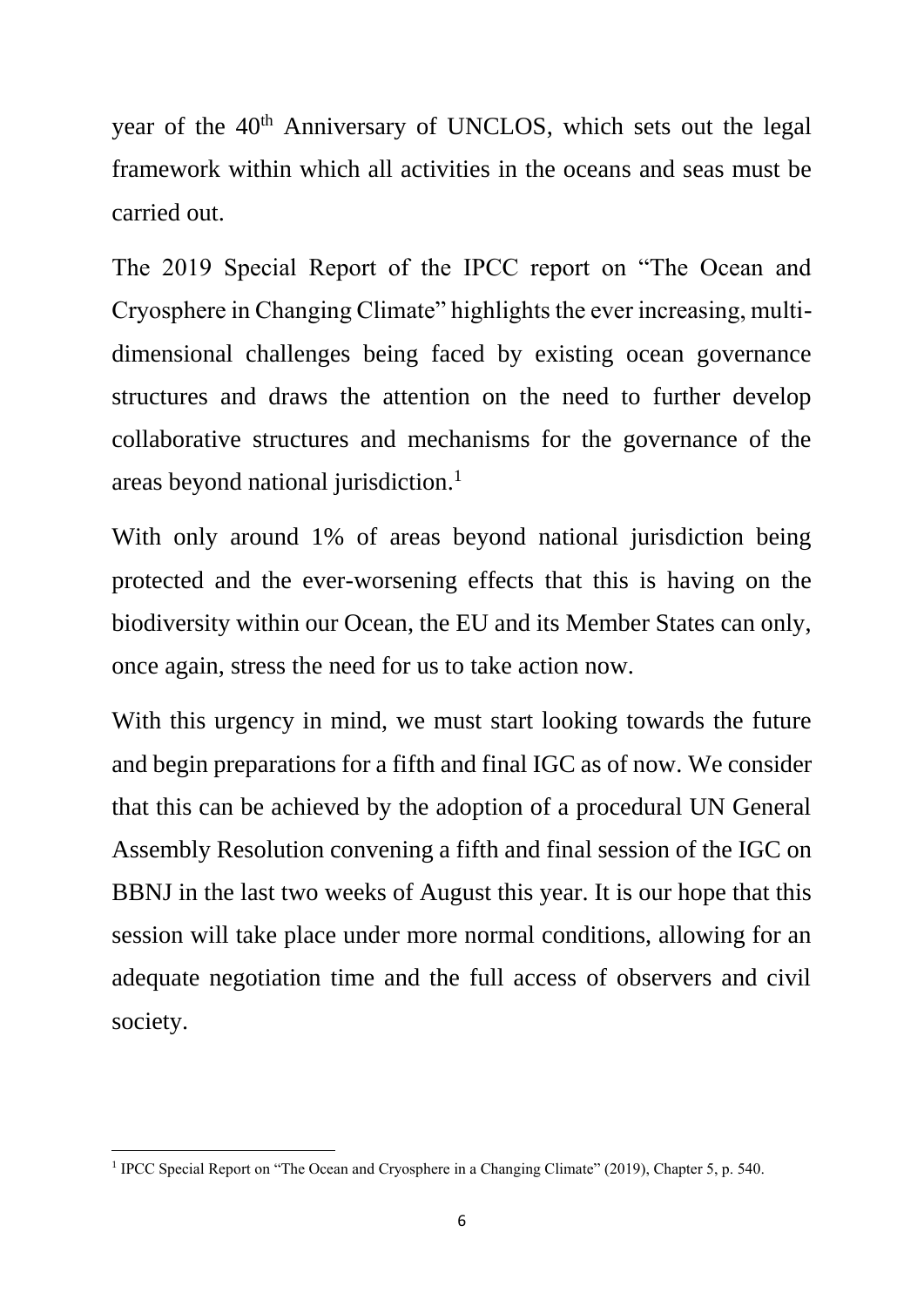We also consider that a High Level Segment at the IGC-5 would be useful to focus the minds of negotiators and to create an atmosphere that is conducive to reaching a final agreement.

It would be of utmost importance to inform all delegations of the working methods for IGC-5 as early as possible, so that delegations can fully prepare well in advance of the final session.

Madam President,

Ahead of the IGC-5, we strongly emphasize the need for a revised and up to date draft text of the Agreement that reflects the fruitful discussions we had during the last two weeks and prepares the ground for our final session later this year. Our preference would be for a more streamlined text, containing a smaller number of options than the present draft, and identifying viable landing zones that could realistically achieve consensus support. We have full confidence in you, Madam President, to undertake this task. Regarding the timeline, we would hope to receive such revised draft text as soon as possible after the end of this fourth session and well in advance of the fifth and final session.

Madam President,

The EU and its Member States are committed to successfully reach an ambitious, effective, inclusive, fair, balanced and future-proofed BBNJ Implementing Agreement under UNCLOS in 2022. We look forward to continuing cooperating with other countries in reaching this goal.